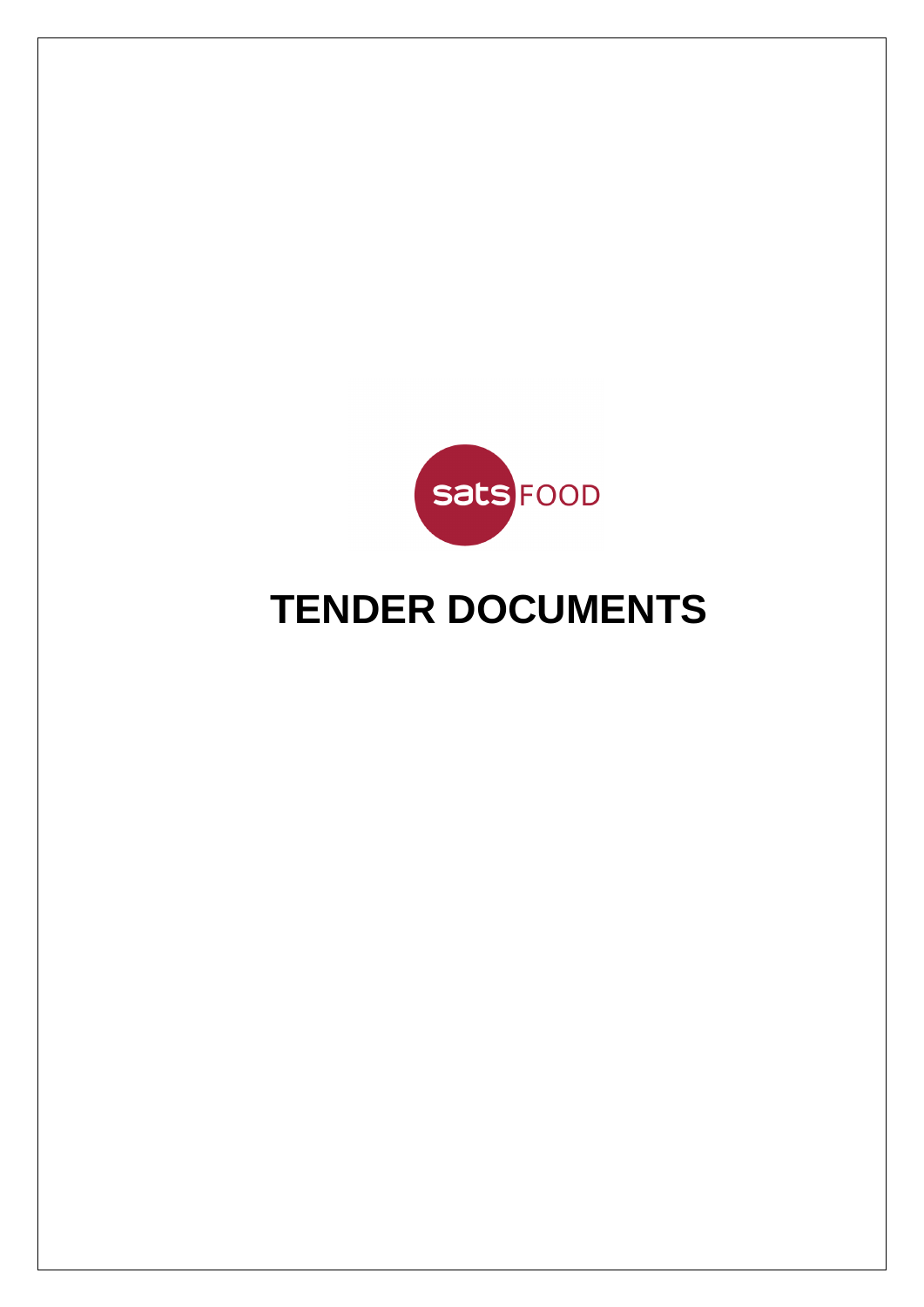|   | 1. Table of Contents                                                           | Page 1 of 1  |
|---|--------------------------------------------------------------------------------|--------------|
|   | 2. Conditions of Tender<br>(Including Additional Conditions where applicable)  | Page 1 to 13 |
| 3 | Envelope label (For hardcopy submission where applicable)                      | Page 1 of 1  |
|   | 4. Form of Tender – Appendix A                                                 | Page 1 to 3  |
|   | 5. Terms and Conditions of Agreement – Appendix B                              | Page 1 to 18 |
|   | 6. Contract Specifications $-$ Appendix C1                                     | Page 1 of 3  |
|   | 7. Schedule of Price – Appendix C2                                             | Page 1 of 1  |
|   | 8. Format of banker's guarantee – Appendix D                                   | Page 1 to 2  |
|   | 9. Supplier Code of Conduct-Appendix E                                         | Page 1 to 4  |
|   | 10. Form of Declaration by Tenderer/Contracting Party - Appendix F Page 1 of 1 |              |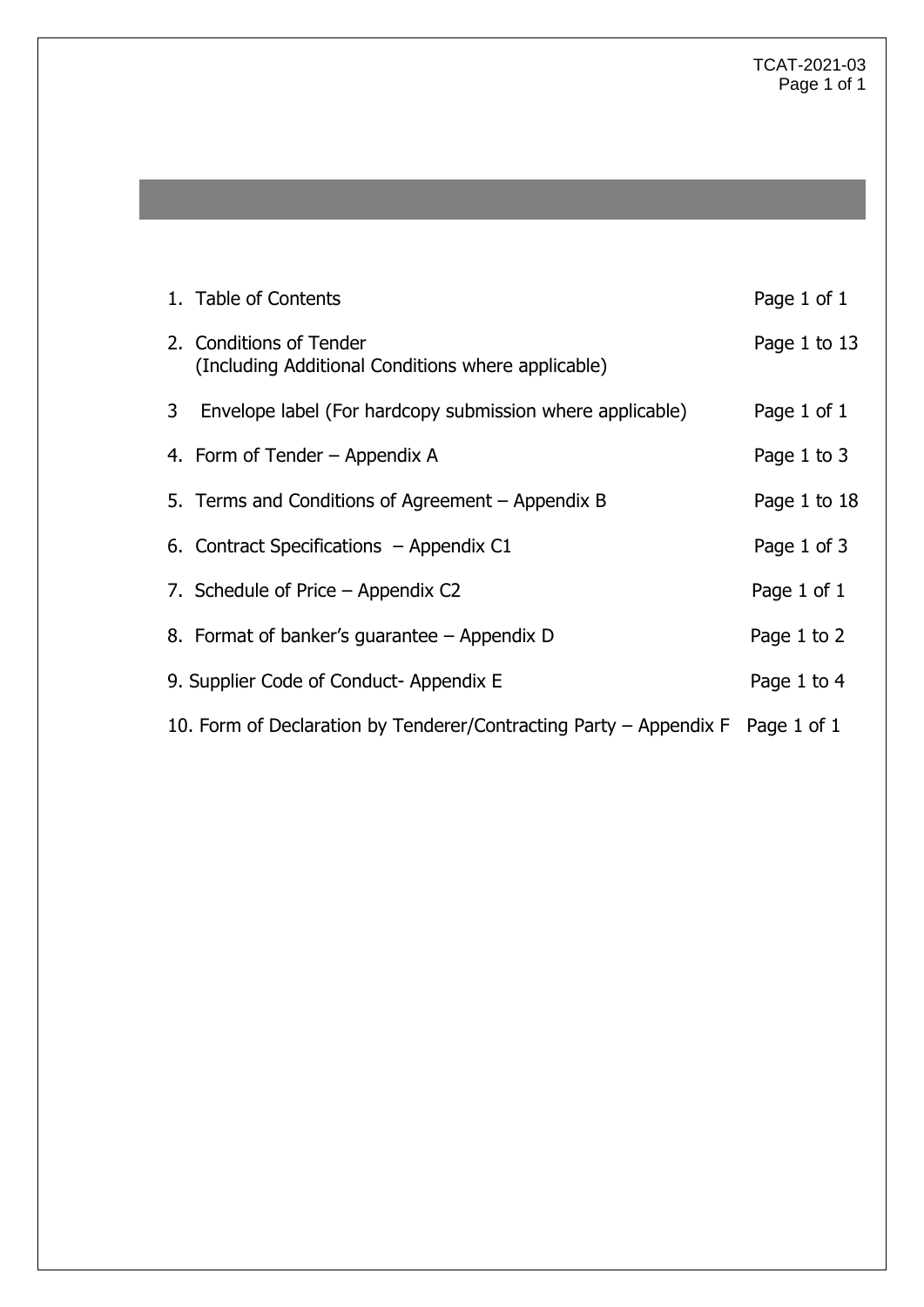### **CONDITIONS OF TENDER**

## **1. Definitions**

- **1.1** Whenever the following terms appear in these Conditions of Tender, the Tender Notice, the Form of Tender and/or the Terms and Conditions, they shall have the respective meanings specified below unless the context otherwise requires:
	- **1.1.1** "**Affiliate**" in relation to any person ("the first mentioned person") means any person ("the second mentioned person") which is Controlled (whether directly or indirectly) by or which Controls (whether directly or indirectly) the first mentioned person and includes any other person which is Controlled (whether directly or indirectly) by or which Controls (whether directly or indirectly) the second mentioned person, and in relation to the Company, includes without limitation:
		- (i) SATS Food Services Pte. Ltd., Company Registration No. 197300678G; and
		- (ii) Country Foods Pte. Ltd., Company Registration No. 198903088H.
	- **1.1.2** "**Company**" means SATS Catering Pte Ltd, Company Registration No. 198500562G.
	- **1.1.3** "**Control**" in relation to any person means either of the following:
		- (i) the power to set or determine the management of the affairs of that person or to select, appoint or determine the composition of a majority of the directors of board of that person; or
		- (ii) the ownership of more than fifty per cent. (50%) of the total issued voting shares or stock in that person,

and "**Controlled**" shall be construed accordingly.

# **1.1.4** "**Tender Closing Date**" means **1200 hours (Singapore Time)**

on **4 June 2021**, or such other time(s) and/or date(s) as the Company may from time to time determine, for the purpose of submitting tenders for the Project.

"**Instant Information Search**" means the electronic instant information search results obtained from ACRA (the Accounting & Corporate Regulatory Authority of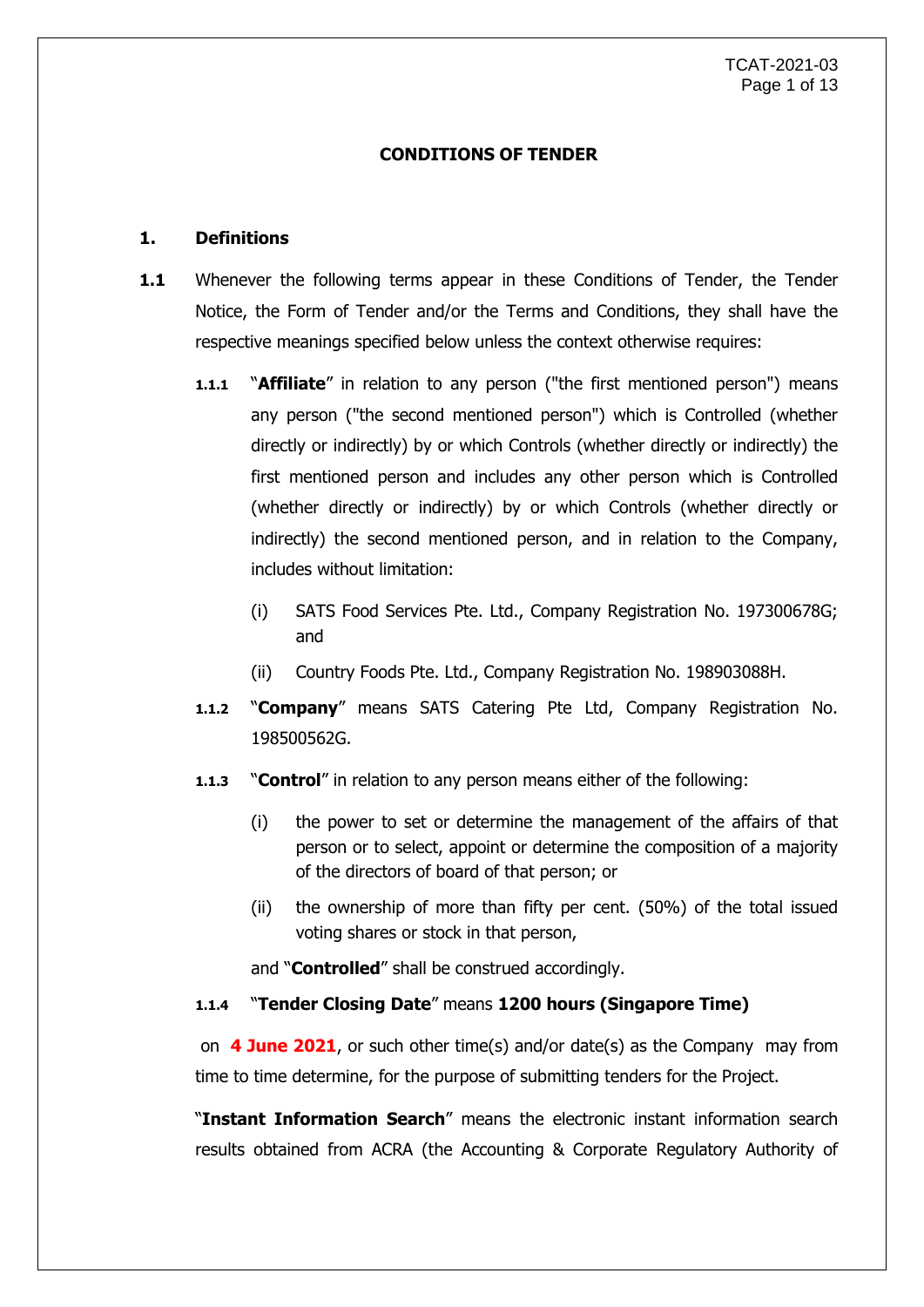Singapore) in respect of the Tenderer, which shall be dated not more than one (1) month preceding the date of submission by the Tenderer of its tender.

- **1.1.5** "**Items**" has the meaning given to it in the Terms and Conditions.
- **1.1.6** "**Offer Period**" in relation to any tender, means the period commencing from the date of submission of that tender, and ending on the date expiring 9 months after the Tender Closing Date for that tender.
- **1.1.7** "**Project**" means the supply and delivery of foodstuff item(s), in respect of which the Tenderer intends to submit or submits a tender.
- **1.1.8** "**Tender Documents**" means:
	- (i) these Conditions of Tender ("**Conditions of Tender**");
	- (ii) the Form of Tender, attached as Appendix A hereto ("**Form of Tender**", which expression shall, unless the context otherwise requires, refer to the Form of Tender including any Schedule(s) to be attached thereto, and shall also, unless the context otherwise requires, refer to the Tenderer's duly completed Form of Tender, inclusive all Schedules thereto, submitted to the Company);
	- (iii) the Terms and Conditions for the Supply and Delivery of Foodstuff or Amenities Item(s) attached as Appendix B hereto ("**Terms and Conditions**");
	- (iv) the contract specifications for the Project, attached as Appendix C hereto ("**contract specifications**");
	- (v) the format of the banker's guarantee, attached as Appendix D hereto, which shall be furnished by the successful Tenderer, if the successful Tenderer wishes to provide the security deposit in the form of a banker's guarantee and is entitled to do so under these Conditions of Tender;
	- (vi) the supplier code of conduct, attached as Appendix E hereto as may be updated by the Company and/or its Affiliate from time to time and which may be found at the SATS Website: http://www.sats.com.sq ("**Supplier Code of Conduct**")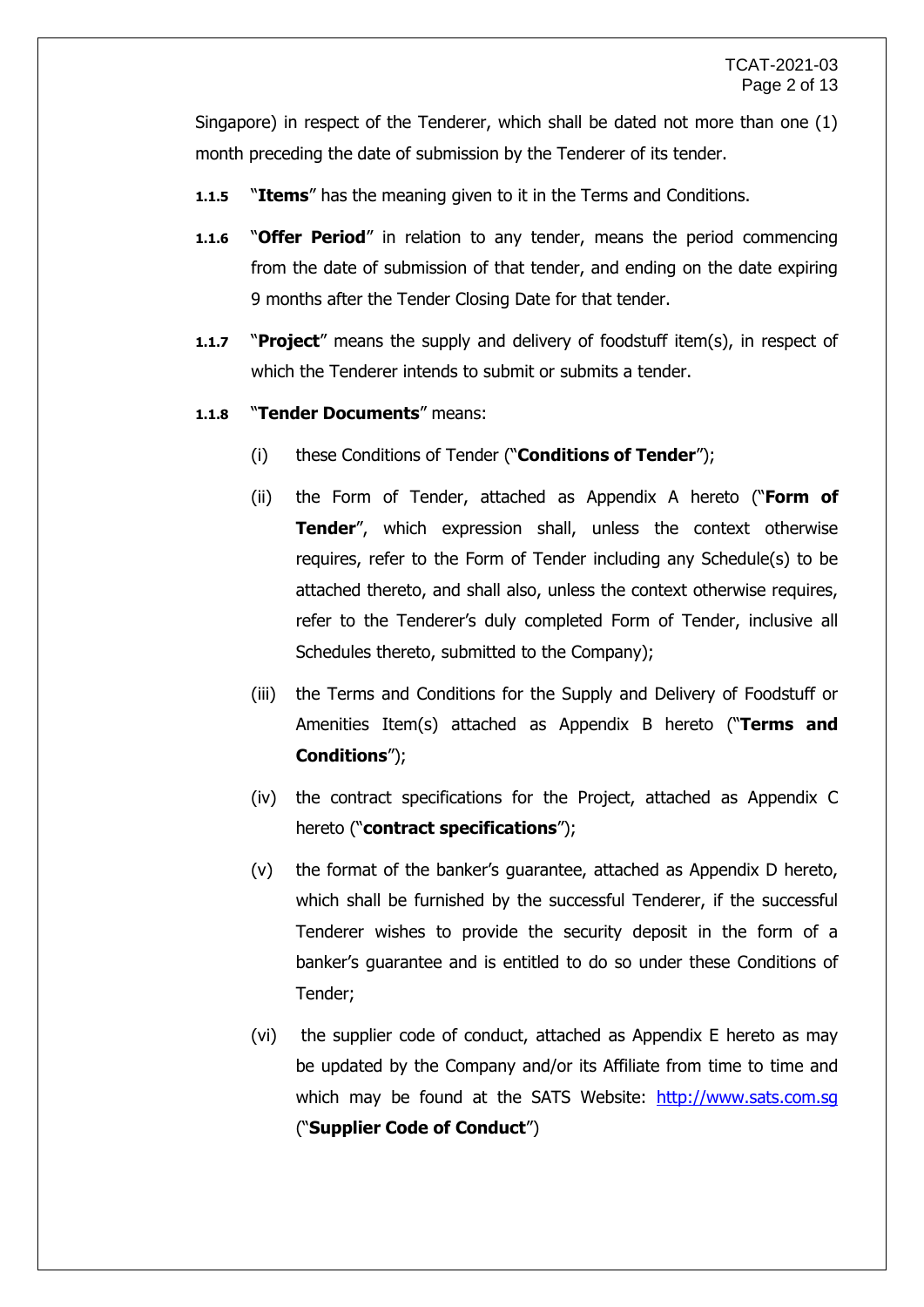- (vii) the form of Declaration by Tenderer/Contracting Party, attached as Appendix F hereto ("**Declaration Form**"); and
- (viii) the Tender Notice,

as may be modified, amended or supplemented pursuant to all and any Tender Addenda issued by the Company pursuant to Condition 3.3.

- **1.1.9** "**Tenderer**" means any person which submits a tender for the Project.
- **1.2** Words using the singular or plural number also include the plural or singular number, respectively and words denoting any gender shall include all genders, unless the context otherwise requires.
- **1.3** References to any person include, as appropriate, any individual, firm, corporation, trust, estate, unincorporated association, governmental, statutory, judicial, administrative or regulatory authority or body, wheresoever resident, incorporated or established.
- **1.4** The headings in these Conditions of Tender are inserted for convenience only and shall be ignored in construing the terms contained herein.

# **2. General**

- **2.1** The information contained in these Conditions of Tender is to instruct and guide the Tenderer in the submission of its tender for the Project. The Tenderer shall comply with all the terms and conditions set out in these Conditions of Tender in the submission of any tender for the Project. Failure to comply with or breach of any of the terms and conditions set out in these Conditions of Tender may, at the Company's sole discretion, result in the tender submitted by the Tenderer being disqualified and rejected by the Company, or the Tenderer being disqualified from participating in future tender exercises conducted by the Company or any of the Company's Affiliates.
- **2.2** In consideration of the Company making available the Tender Documents to the Tenderer and agreeing to consider the Tenderer's tender if duly submitted in accordance with these Conditions of Tender, the Tenderer agrees that these Conditions of Tender shall be binding on the Tenderer.
- **2.3** For the avoidance of doubt, nothing in the Tender Documents shall comprise an offer from the Company to a Tenderer.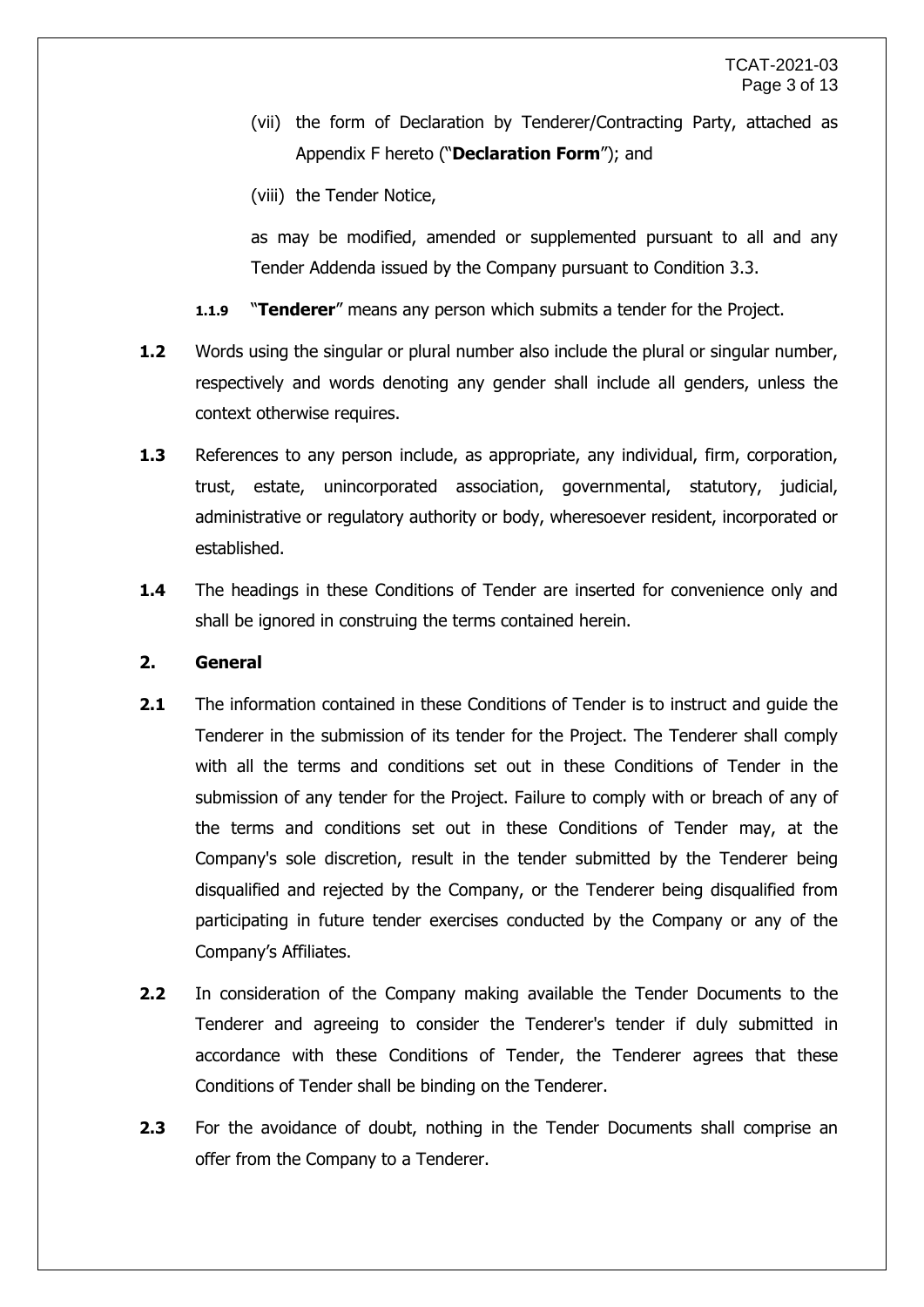# **3. Tender Documents**

- **3.1** It is the sole responsibility of the Tenderer to examine and understand the Tender Documents and to verify their completeness. The Tenderer shall satisfy itself of the completeness of the Tender Documents downloaded electronically. It is the Tenderer's duty to notify the service provider if it experiences any error or difficulties in downloading all or any part of the Tender Documents. In the event any part of the Tender Document is missing, the Tenderer shall apply in good time to the Company to have any such discrepancy rectified, and in any event, well before the Tender Closing Date.
- **3.2** Should there be any doubt whatsoever on the part of the Tenderer as to the precise meaning or interpretation of any part of the Tender Documents, or as to anything to be done or not done by the Tenderer, or as to any other matter or thing, the Tenderer shall notify the Company in writing in good time before the Tender Closing Date and request all necessary clarifications and explanations before submitting its tender.
- **3.3** Any explanations, modifications or extensions which the Company may wish to make to the Tender Documents shall be by way of a document entitled "Tender Addendum" which will be made available by the Company on the SATS Website: [http://www.sats.com.sg](http://www.sats.com.sg/) and the SESAMi website, and will form part of the Tender Documents. All tenders subsequently received will be deemed to have been based on the Tender Documents including all Tender Addenda (if any) issued by the Company.
- **3.4** All notices and other communications that the Company may wish to make to Tenderers generally in connection with the tender shall also be made available by the Company on the SATS Website: [http://www.sats.com.sg](http://www.sats.com.sg/) and the SESAMi website.
- **3.5** It shall be the responsibility of the Tenderer to check the SATS Website: [http://www.sats.com.sg](http://www.sats.com.sg/) and the SESAMi website, from time to time and just before the submission of its tender, to ensure that it has accessed and read and understood all relevant Tender Addenda, notices and other communications.

### **4. Gifts, Inducements and Rewards**

**4.1** Without prejudice to the terms in the Supplier Code of Conduct, the Tenderer shall not, and shall ensure that the Tenderer's officers, servants and agents do not,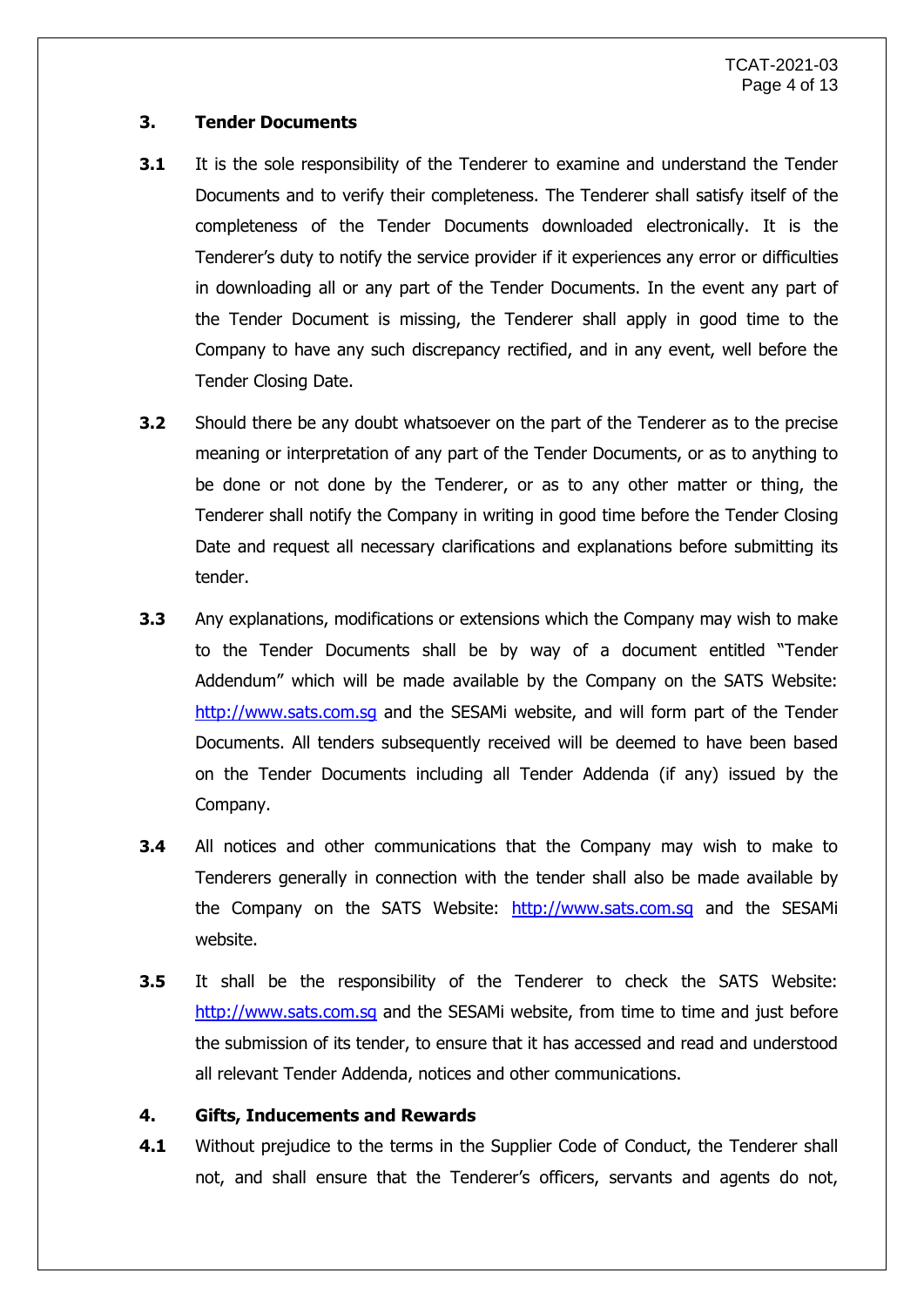directly or indirectly offer or give or agree to give to any person any gift or consideration of any kind as an inducement or reward for doing or forbearing to do or for having done or forborne to do, any action in relation to the award of the tender, or for showing or forbearing to show favour to any person in relation to the award of the tender, whether or not such action shall comprise an offence under the Penal Code (Chapter 224) or the Prevention of Corruption Act (Chapter 241).

### **5. Responsibility of the Tenderer**

- **5.1** It is the sole responsibility of the Tenderer to:
	- **5.1.1** familiarise itself with the Premises (as defined in the Terms and Conditions) (where applicable) and any relevant fixtures, fittings and equipment thereat to be utilised or that may otherwise be relevant in connection with the Project;
	- **5.1.2** make all relevant investigations in relation to the performance of its obligations pursuant to the terms of the Tender Documents; and
	- **5.1.3** obtain and verify any and all information required by it for the purpose of completing the Form of Tender,

prior to submitting its tender for the Project.

- **5.2** The Company makes no representation or warranty as to the accuracy or completeness of any information (including without limitation any information set out in the Tender Documents) given or made available to the Tenderer by it or on its behalf and shall have no liability whatsoever in respect of such information.
- **5.3** Each tender shall be made on the basis that in making the tender, the Tenderer does not rely on any representation or warranty (whether verbal or in writing, conveyed by email or fax or other form of correspondence) made by or on behalf of the Company or any of the Company's officers, servants or agents (whether at a briefing to tenderers conducted by the Company or over the telephone pursuant to the Tenderer's enquiry, or otherwise), but has relied entirely on the Tenderer's own enquiries, inspections, investigations and due diligence, and the Company may accept any tender submitted by the Tenderer without entertaining any request by the Tenderer to alter its tender or for extra payment, whether on grounds of misinformation, insufficient or inaccurate information or otherwise.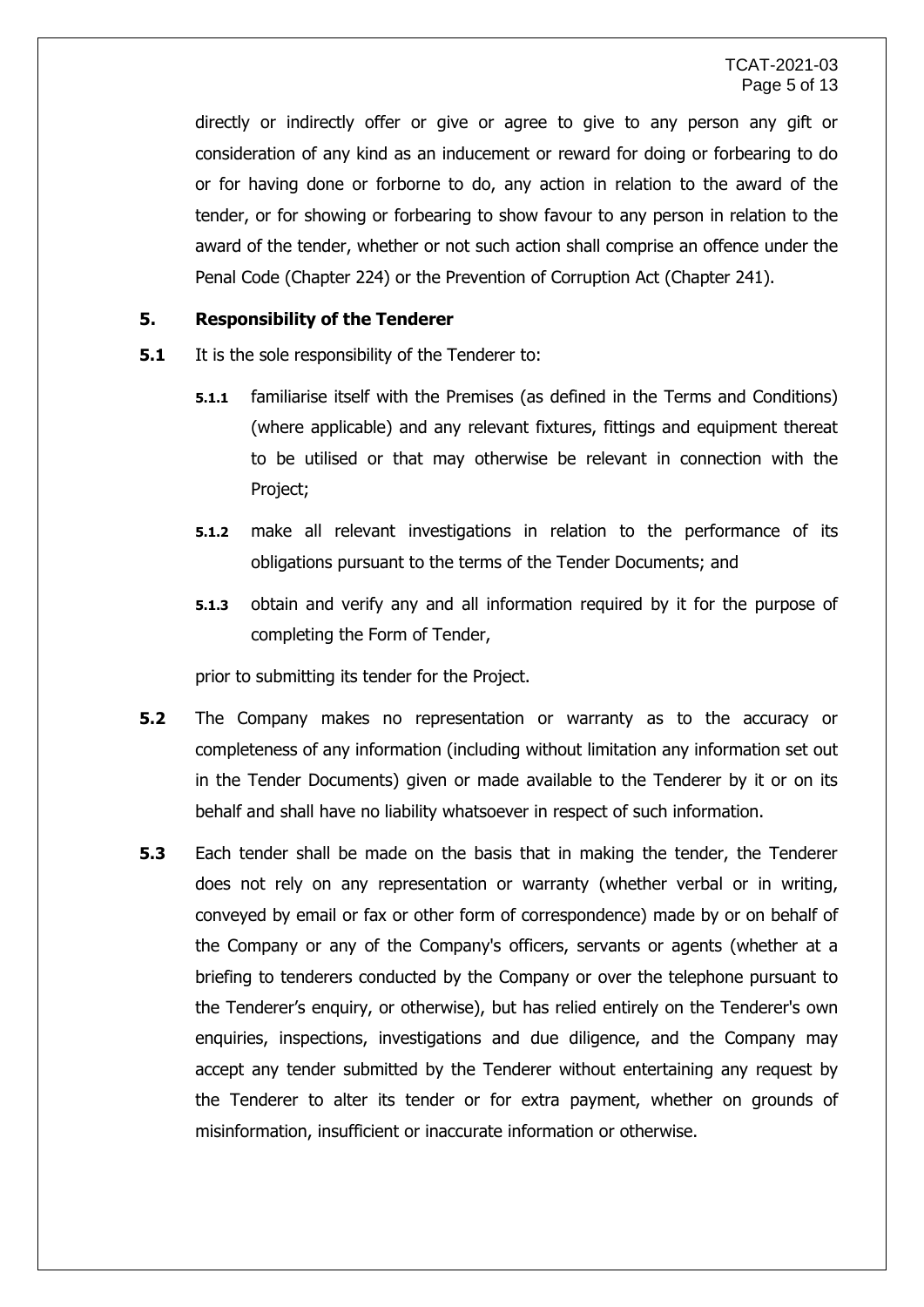# **6. Completion of Tender**

- **6.1** The Tenderer shall complete the Form of Tender (including the document(s) to be attached as Schedule(s) to the Form of Tender) by inserting all relevant information and details in the spaces provided for the purpose and shall sign and date the Form of Tender and such Schedule(s).
- **6.2** All entries in the Form of Tender must be properly and legibly filled and completed.
- **6.3** All prices and amounts in the Schedule to the Form of Tender shall be tendered in Singapore Dollars and shall be exclusive of any goods and services tax that may be payable under applicable law. The Tenderer is not permitted to submit hardcopies of the Form of Tender (in whole or in part) unless expressly approved and in the manner specified by the Company.
- **6.4** Where applicable, any alteration to any matter in the Form of Tender shall be made by crossing out the incorrect information and by writing in the revised information above. Each alteration shall be countersigned by the Tenderer or its authorised signatory who signs the tender on behalf of the Tenderer.

# **7. Goods and Services Tax**

**7.1** The Tenderer shall state in the Form of Tender whether the Tenderer is registered under the Goods and Services Tax Act (Chapter 117A). If the Tenderer is so registered, the Tenderer shall state its registration number for goods and services tax purposes.

# **8. Submission of Tenders**

- **8.1** For the purposes of submitting a tender, the following documents:
	- (a) the Form of Tender (inclusive of any Schedule(s)) duly completed and signed by the Tenderer;
	- (b) the Declaration Form duly completed and signed by the Tenderer;
	- (c) the Instant Information Search;
	- (d) a comprehensive business/company profile of the Tenderer and a record of its contracts which are currently in force and the contracts it has entered into with various companies in Singapore in the past two (2) years; and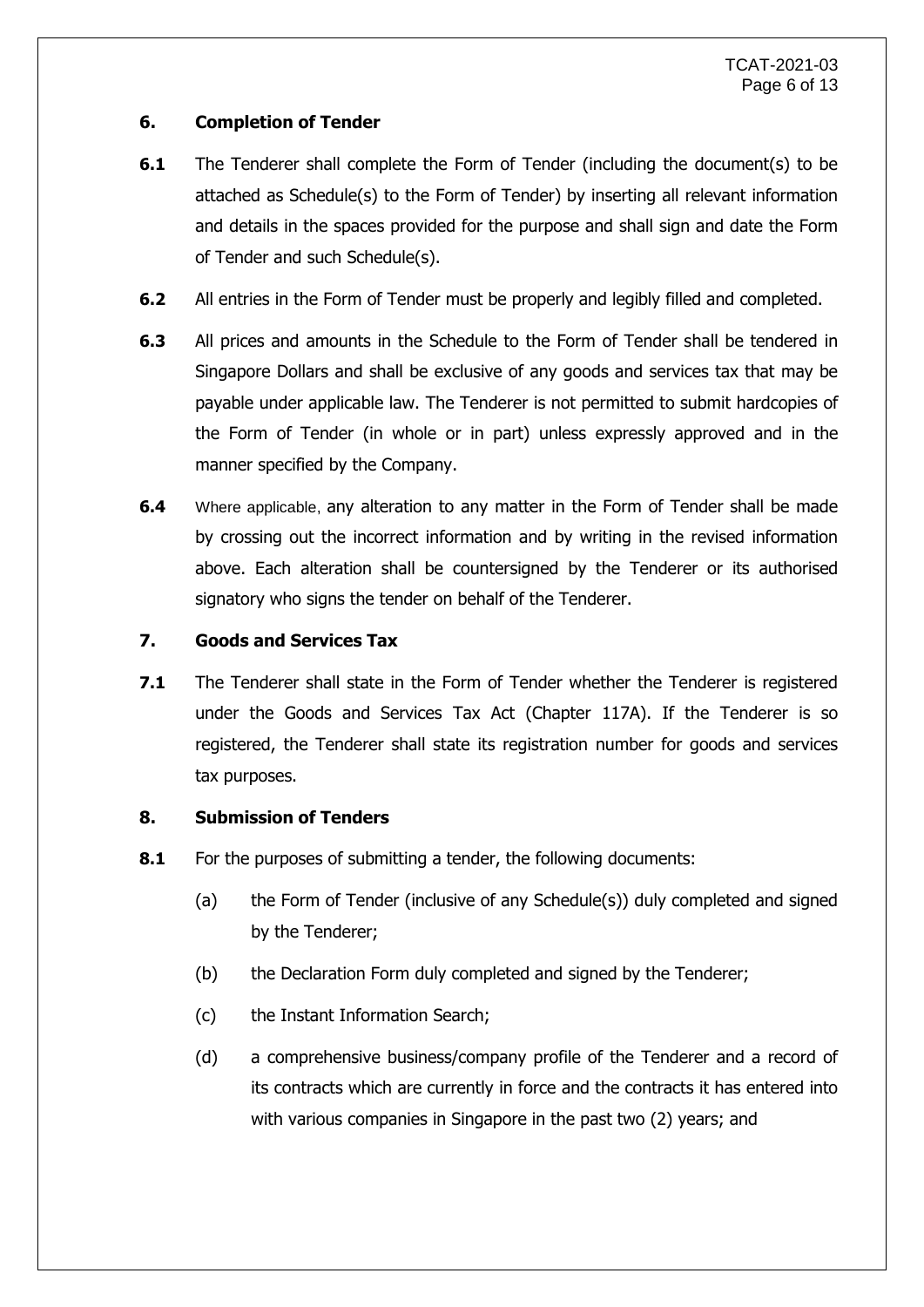(e) any additional items, documents or information required to be furnished with the tender under Conditions [14](#page-12-0) and/or 15 below (where applicable),

shall be submitted to the Company in accordance with these Conditions of Tender. In the event any part of the Tender shall be submitted by way of hardcopies pursuant to Condition 6.3 above, the Tenderer shall print the envelope label, complete the relevant portions in full, and paste it on its sealed envelope. The said sealed envelope shall be addressed to and reach the Secretary, Tenders Committee (Foodstuff & Catering Equipment), c/o SATS Security Entrance Gate, SATS Inflight Catering Centre 1, 20 Airport Boulevard, Singapore 819659, no later than the Tender Closing Date. The Tenderer must deposit the tender documents above into the **RED** Tender Box at the above address.

Tenderers must ensure both tenders submitted electronically and, if applicable, hardcopies of tenders are submitted no later than the Tender Closing Date.

**8.2** In submitting its tender, the Tenderer shall not make or propose any variations, modifications or amendments to any of the terms and conditions contained in any of the Tender Documents. Any such variation, modification or amendment may result in the Tenderer's tender submission being disqualified by the Company at its discretion.

## **9. Time of the Essence**

**9.1** Time shall be of the essence in the Tender Documents, both as regards any time, date or period originally fixed or any time, date or period which may be extended by agreement between Tenderer and the Company.

### **10. Validity and Acceptance Of Tender**

<span id="page-8-0"></span>**10.1** Any tender submitted by the Tenderer shall constitute an irrevocable offer to the Company by the Tenderer to provide the goods and/or services to the Company as comprised in the Project and more particularly described in the contract specifications, on the terms and conditions set out in the Tender Documents including without limitation the Terms and Conditions, the contract specifications, at the pricing and terms as set out in the Tenderer's Form of Tender (including any Schedule(s) thereto) and the Supplier Code of Conduct. Such offer shall remain open, valid and binding on the Tenderer for the period from the date of its submission to the Company until the expiry of the Offer Period. Any purported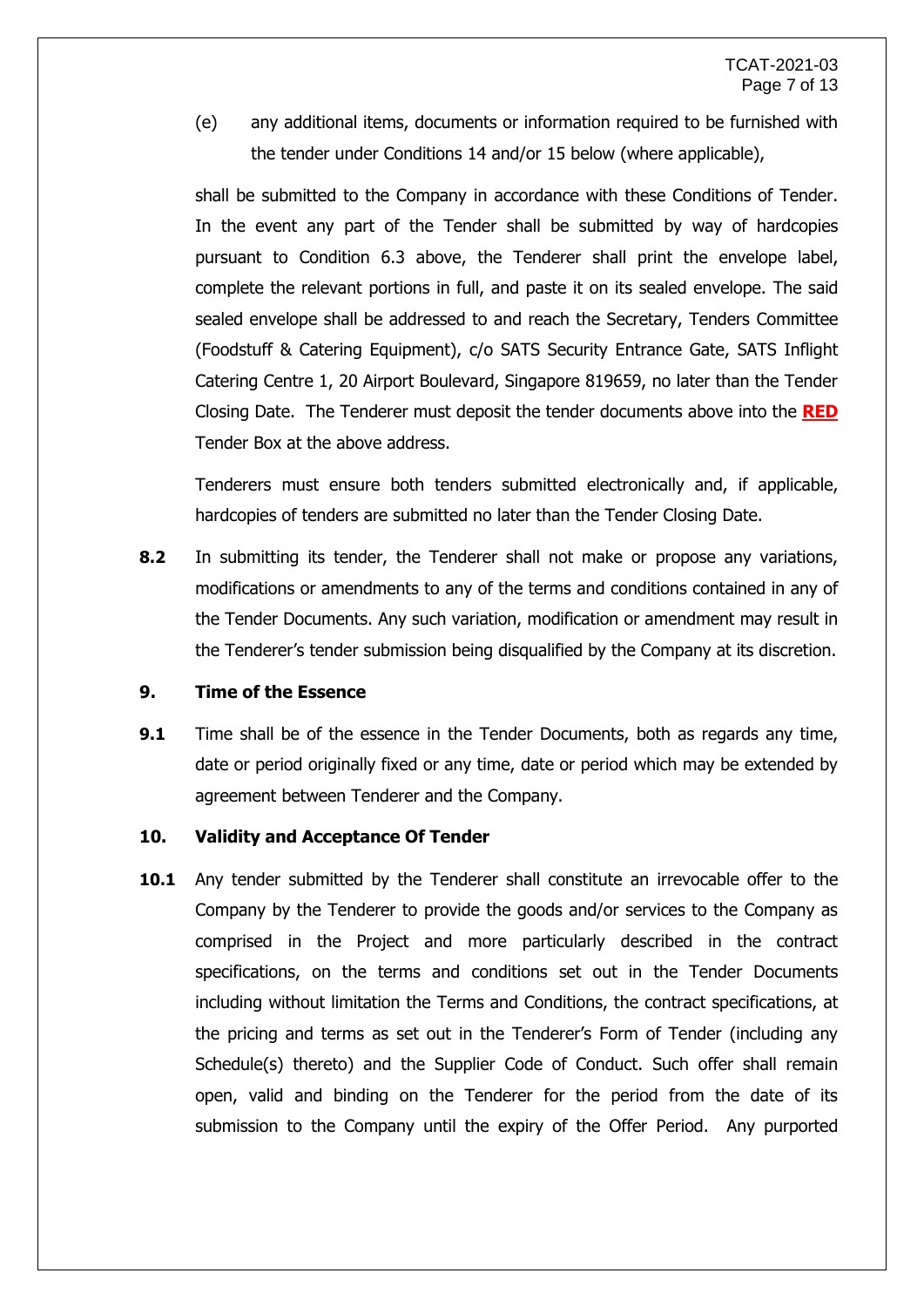revocation or withdrawal of the Tenderer's tender during the Offer Period shall be invalid.

**10.2** The Company may accept the Tenderer's tender at any time during the Offer Period referred to in Condition [10.1](#page-8-0) and any such unqualified acceptance by the Company shall form a binding contract between the Company and the successful Tenderer on the terms and conditions set out in the Tender Documents including without limitation the Terms and Conditions and the contract specifications.

### **11. Conditions regarding Acceptance of Tender**

- **11.1** The Company need not consider any tender unless it has been made in accordance with these Conditions of Tender but the Company may at its absolute discretion consider and/or accept any tender.
- **11.2** The Company shall not be under any obligation to disclose to any person who submits a tender any information regarding any tender submitted by any other person. The Company shall not be bound to accept the lowest or any tender and reserves the right to reject any or all tenders without assigning any reason therefor.
- **11.3** The Company reserves the right to accept any tender in whole or in part.
- **11.4** Without prejudice to the Company's absolute discretion to consider and/or accept any tender, any documents submitted for the purposes of the tender that are incomplete, illegible or inconsistent with the terms of these Conditions of Tender or received after the Closing Date or time may be treated as defective and the tender to which it relates may be rejected as being non-compliant with these Conditions of Tender.
- <span id="page-9-0"></span>**11.5** Any tender may be accepted by the Company's award letter (which shall be in such form as may be determined by the Company) sent to the Tenderer's address stated in the Form of Tender submitted by the Tenderer. The date of such sending shall be deemed the date of acceptance of the tender notwithstanding that the Company's award letter may not be received by the Tenderer.

# **12. Conditions Effective Upon Acceptance of Tender**

**12.1** Upon the Company's acceptance of the successful Tenderer's tender and the issuance of the award letter by the Company to the Tenderer in accordance with Condition [11.5,](#page-9-0) the provisions of the Tender Documents and the award letter shall immediately impose legally binding and enforceable obligations upon the successful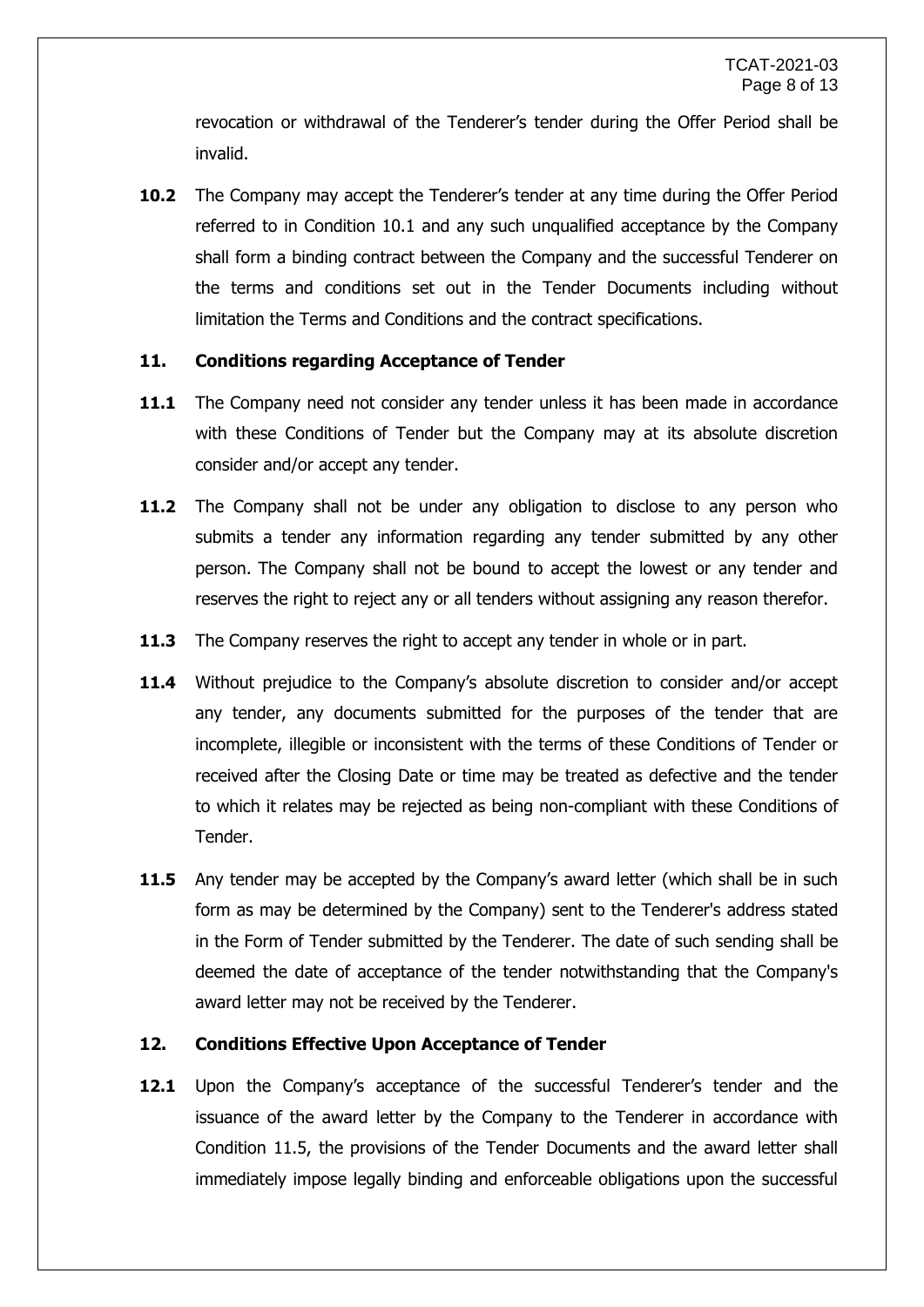Tenderer in relation to the Project, whereupon such provisions shall supersede any and all other terms or variations which the Tenderer may purport to introduce, incorporate or impose, unless otherwise agreed to in writing by the Company.

- **12.2** The successful Tenderer shall be required to furnish a security deposit and (where applicable) procure all insurance policies as stipulated in the Terms and Conditions set out in Appendix B hereto and within the time specified therein, which shall in any event be before the commencement of the Term (as defined in the Terms and Conditions).
- **12.3** Before commencement of the Term, the successful Tenderer shall (if not already done) sign up with the Company's service provider, SESAMi for transactions to be performed by way of electronic data interchange (EDI). All cost and expenses charged by SESAMI (whether for registration or subscription or otherwise) shall be borne by the successful Tenderer.
- **12.4** The Tenderer acknowledges and agrees that upon the Company's acceptance of the Tenderer's tender, the Tenderer shall be obliged to deliver such Items or any of them to be supplied under the Project:
	- (a) to each of the Company's Affiliates to which such Items are to be delivered, as may be stated in the contract specifications; and/or
	- (b) to any of the Company's Affiliates other than those mentioned in Condition 12.4(a) above, who may at any time during the Term require the Tenderer to supply such Items, provided that the Company or the Company's Affiliates gives not less than one month's prior written notice for such supply to the Tenderer,

in each case, on the same terms as those which are applicable to the Company as set out in the Tender Documents and the award letter (including without limitation the relevant Price of the Items). For the avoidance of doubt, the Company shall not in any event be responsible or liable for the payment of any sum due to the Tenderer for the supply and delivery of any Item to any such Affiliate of the Company.

**12.5** The Company's decision to accept any Item(s) (as defined in the Terms and Conditions) in the successful Tenderer's tender is final, and any request by the Tenderer for any variation or cancellation to any Item(s) will not be entertained.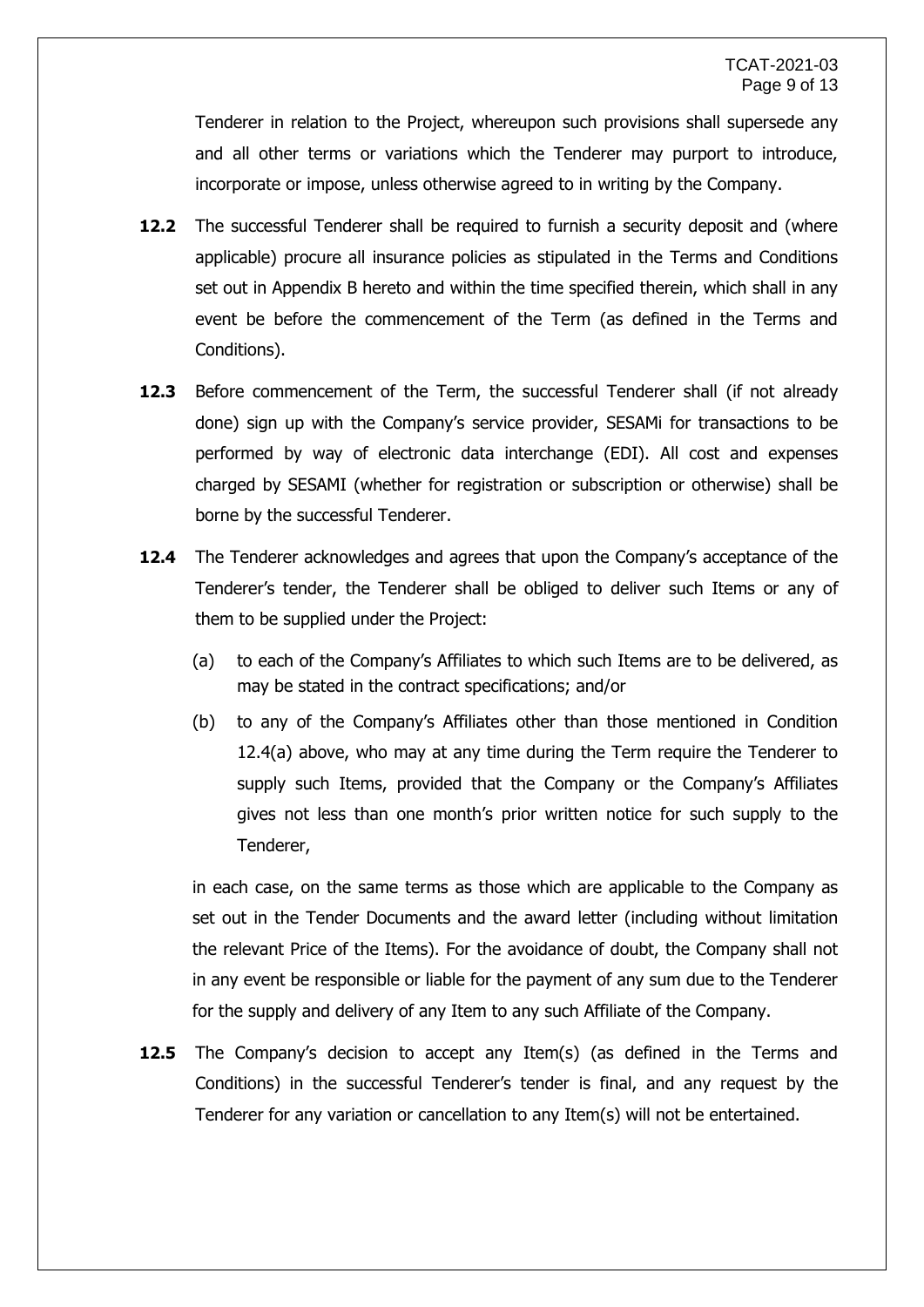#### **13. Miscellaneous**

- **13.1** The Company shall not be liable howsoever for any costs or expenses whatsoever incurred directly or indirectly by any Tenderer in preparing or submitting its tender.
- **13.2** The information contained in the Tender Documents and any other documents supplied to the Tenderer is confidential and proprietary in nature and may not be used otherwise than for the purpose of submitting a tender to the Company, nor disclosed to any person, unless expressly authorised otherwise by the Company. The Tenderer shall not disclose its participation in the tender for the Project or any information in relation thereto or any drawings, specifications, data or documents whatsoever in connection therewith. The Company may require, as a condition to the issue of the tender, that the Tenderer submits a written undertaking that the Tenderer will comply with the foregoing.
- **13.3** After the Tender Closing Date, the Tenderer shall not communicate directly or indirectly with the Company or any of the Company's Affiliates or any of their officers, servants or agents with regard to the progress of the tender. However, the Company shall be entitled at any time up to the expiry of the Offer Period to seek further clarification or any information from any Tenderer in relation to that Tenderer's tender by written request thereof to that Tenderer, and that Tenderer shall provide full and comprehensive written responses to such written request, unless otherwise stated.
- **13.4** The Tenderer shall inform the Company of any changes to the particulars of the Tenderer's business/company, from that shown in the Instant Information Search submitted to the Company, including without limitation changes to its business or company name or changes to the particulars of its owners, managers, directors or shareholders, which may take place at any time after the date of submission of the tender, and (where applicable) during the Term.
- **13.5** The Company shall not in any event be liable to any Tenderer for any loss or deferment of revenue, profit or anticipated earnings or savings, loss of goodwill, loss of use, business interruption, loss of business information, loss of data, increased cost of working and wasted effort on expenditure whether caused or arising from the Tenderer's submission of Tender, the Tenderer's use or misuse of the SESAMi website or any breach by the Company of any of the Tender Documents or howsoever otherwise caused or arising.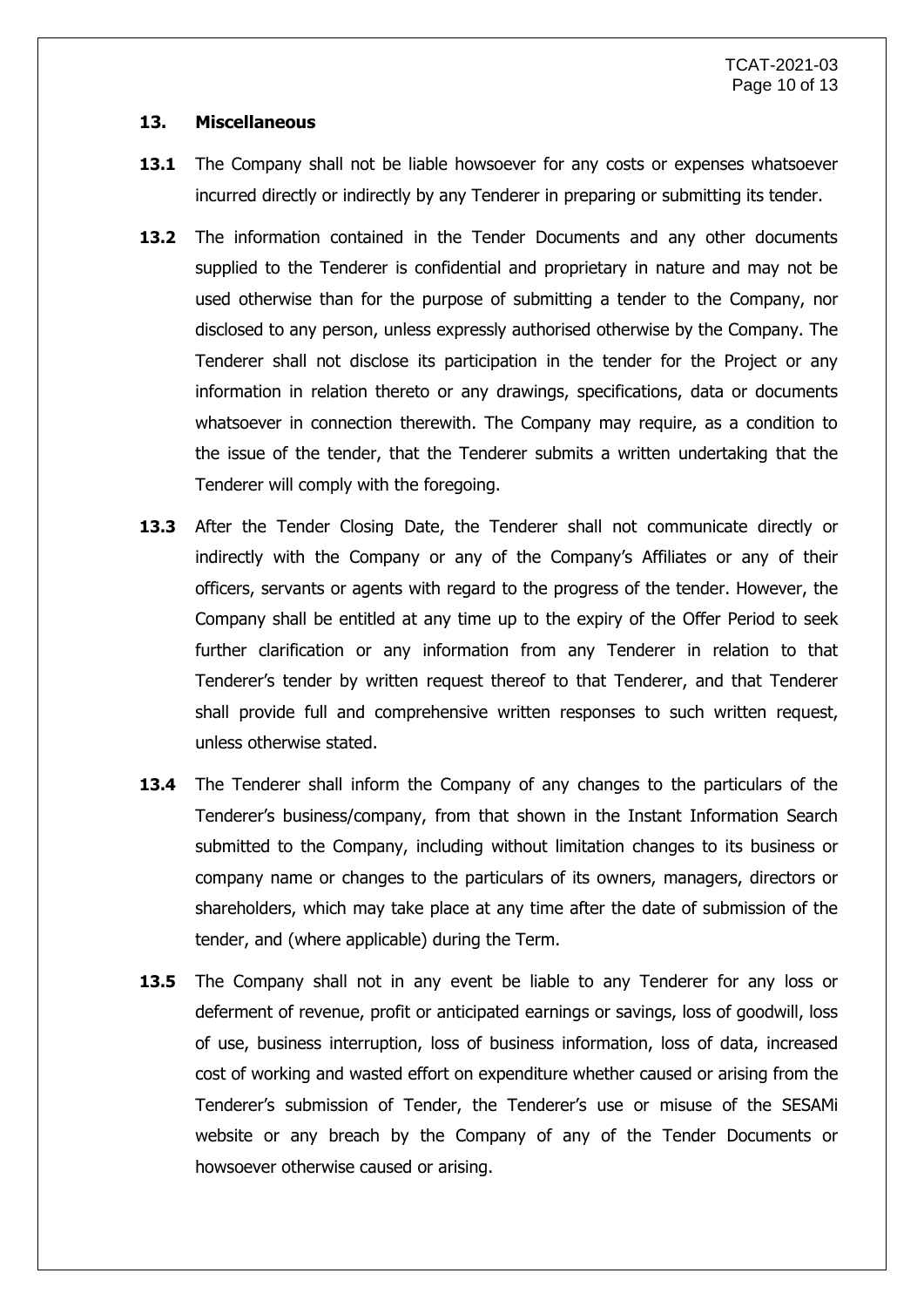- **13.6** The Company and the Company's Affiliates assume no responsibility for the activities or use or misuse of the SESAMi website by the Tenderer. The Company and the Company's Affiliates hereby disclaims all liabilities and warranties in respect of or resulting from the Tenderer's submission of the Tender or the Tenderer's use or misuse of the SESAMi website or any error or omissions of any information obtained or derived from the SESAMi website (including without limitation warranties of merchantability, title, satisfactory quality, non-infringement of the Tenderer or any third parties' rights, or fitness for particular purpose, freedom from computer virus, malicious code and/or other harmful components).
- **13.7** The Tenderer shall indemnify, defend and hold harmless the Company and the Company's Affiliates for and against all claims, actions, liabilities, losses, expenses, damages and costs (including legal costs on a full indemnity basis) that may at any time be brought against or incurred by the Company and the Company's Affiliates reason of:
	- (a) any breach of the Conditions of Tender;
	- (b) any death of and injury to any person and loss of or damage to any property which may arise out of or in consequence of the Tenderer's submission of the Tender or Tenderer's use or misuse of the SESAMi website or any error or omissions of any information obtained or derived from the SESAMi website a third party claim arising from the Tenderer's submission of Tender or the Tenderer's use or misuse of the SESAMi website;
	- (c) any software virus or bug or problems transmitted or caused by the Tenderer;
	- (d) the Tenderer's dispute with a third party, or non-payment of any services used by the Tenderer.
- **13.8** If the exclusions or limitations set forth above are held inapplicable or unenforceable as against the Tenderer for any reason, then the Company's maximum liability for any type of damages (direct or otherwise) shall be limited to \$100.00 in aggregate.
- **13.9** The Tender Documents and all tenders shall be subject to and governed by the laws of Singapore and Clause 25 of the Terms and Conditions shall apply.

# <span id="page-12-0"></span>**14. Specified Conditions of Tender**

**14.1** All items tendered by the Tenderer in its submission to the Company must be in metric units. However, if the original labels on samples are in imperial units then the metric units are to be indicated within brackets.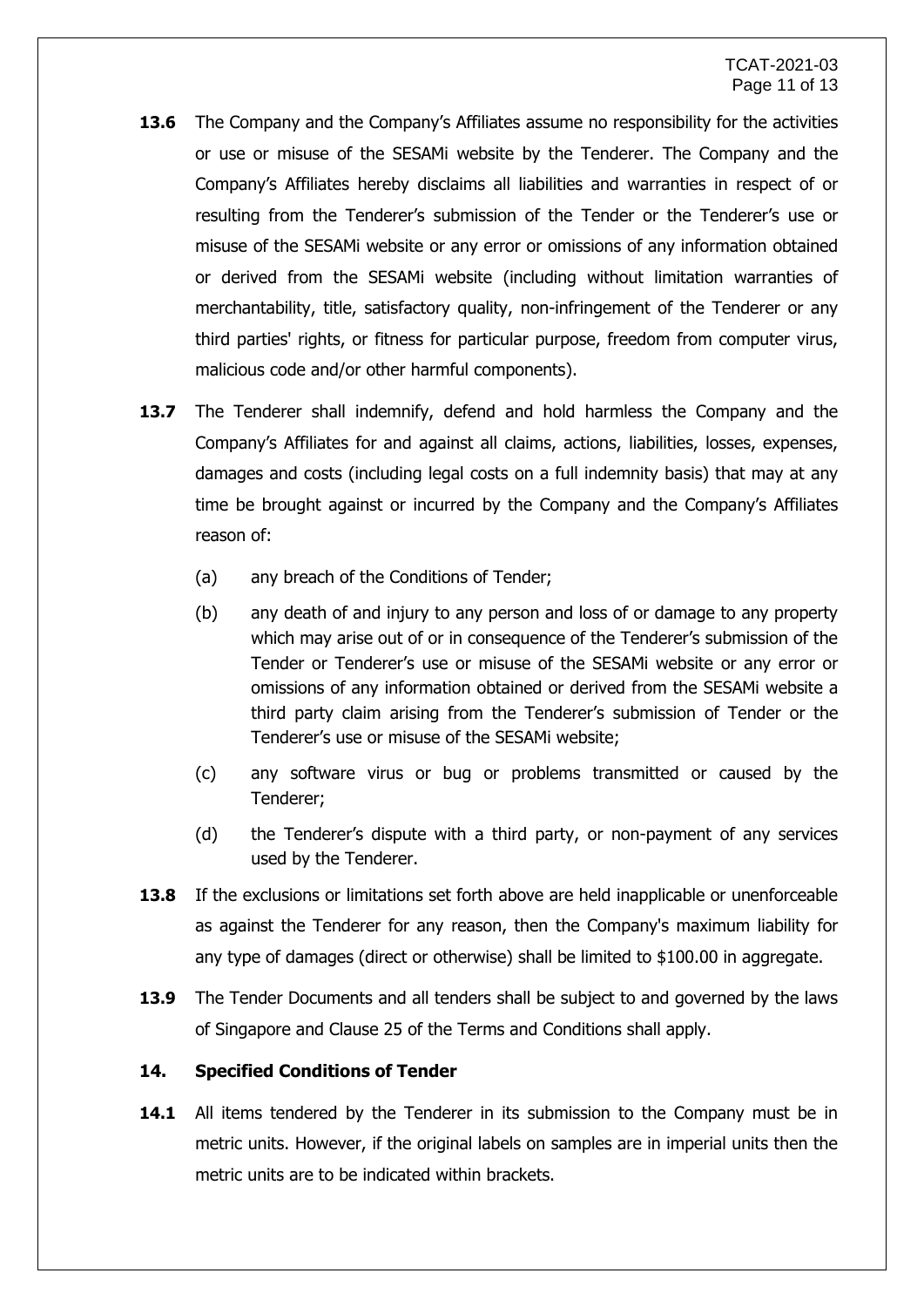- **14.2** The Tenderer is advised to have sample(s) of the item(s) tendered ready for submission to the Company by the Tender Closing Date.
- **14.3** Samples of items shall be submitted to the Company at such time as the Company may require. Samples must be of the same weights and sizes as stated in the Tenderer's tender, especially for packed, bottles or tinned items. The samples must be properly labelled with the Tenderer's name, stamp, description of item and tender reference no. The samples may if the Company requires be opened or tested for presentation during a meeting with the Tenderer.
- **14.4** Only tenderers for semi-processed or processed products with a minimum SFA Grading of B (awarded by Singapore Food Agency) will be considered. A Copy of the Tenderer's "License To Operate a Food Establishment" must be submitted to the Company for verification together with the Tenderer's tender.
- **14.5** The Tenderer may in its tender submit a copy of any ISO certification issued by Spring Singapore, for consideration by the Company, if any.

### **15. Specified Conditions of Supply**

- **15.1** The provisions of this Condition 15 shall be in addition and without prejudice to the provisions of the Terms and Conditions.
- **15.2** All foodstuffs that require refrigeration must be transported to the Company under appropriate temperatures in refrigerated trucks. All foodstuffs must be delivered to the Company no later than such dates and times and at such location(s) as specified by the Company. Without prejudice to the foregoing, the Company's current requirement is that all fruits and vegetables must be delivered to the Company at the specified location by 12 noon on the requisite date of delivery.
- **15.3** Expiry dates are required for all foodstuffs and must be indicated on individual packaging. The Company may at its discretion waive the foregoing requirement in exchange for a letter of undertaking from the Tenderer on terms prescribed by the Company.
- **15.4** If any protective wrapping is required for any item, it must not exceed 1% of the gross weight of the item.
- **15.5** Items supplied must be in clean stackable containers, such as plastic trays or plastic baskets.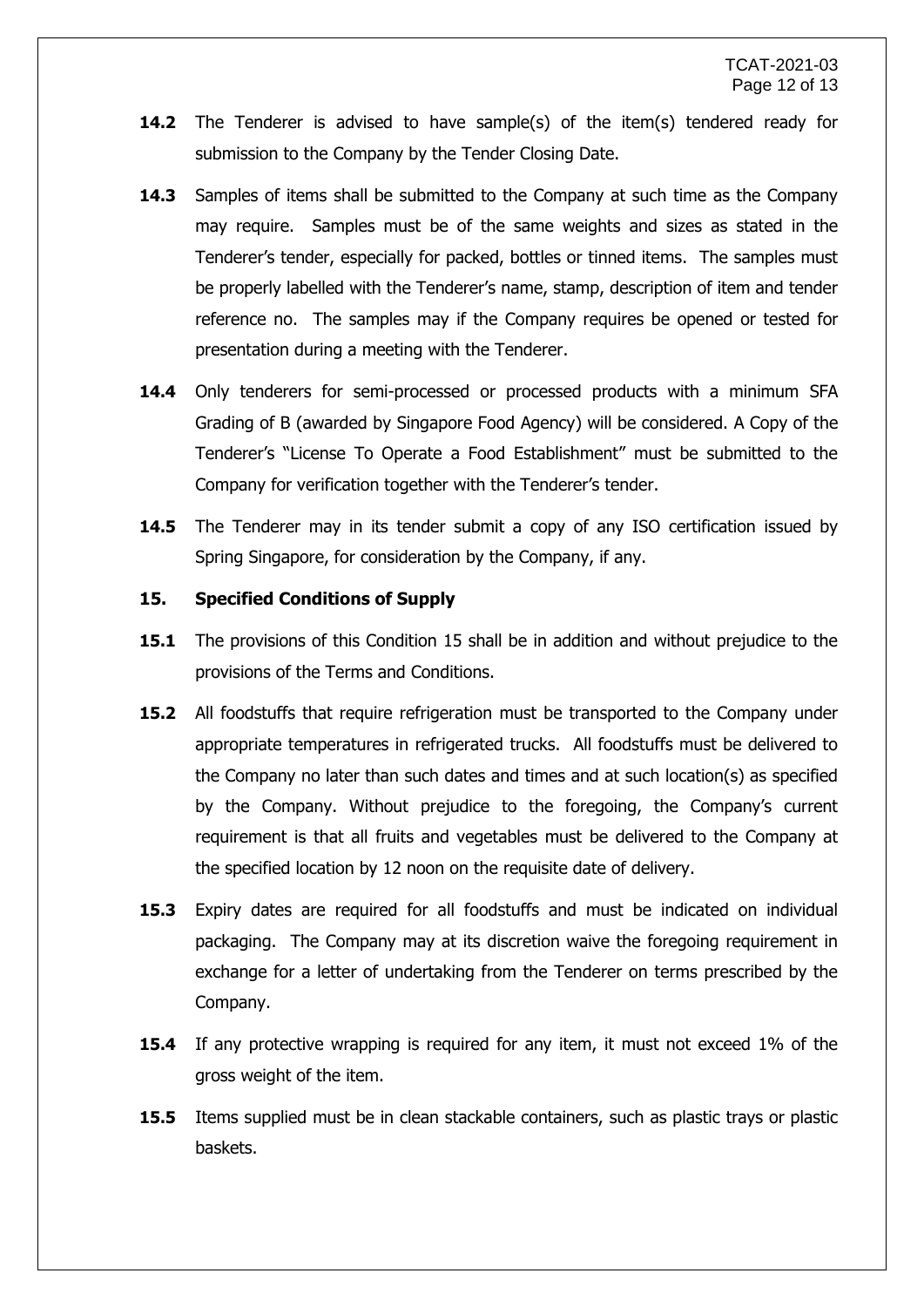- **15.6** Upon request by the Company, the Tenderer shall, at its own cost, submit:
	- (a) the original Health Certificate, Certificate of Origin and independent lab test report for all Items processed overseas, and
	- (b) a copy of an SFA Certificate of Factory Grading of B or above (awarded by Singapore Food Agency, GMP, HACCP and independent lab test report for all Items processed locally in Singapore.
- **15.7** The microbiologist together with the Company's purchasing personnel will have the right to conduct periodic inspections of the Tenderer's facilities to ensure that food to be supplied and delivered by the Tenderer is properly and hygienically processed.